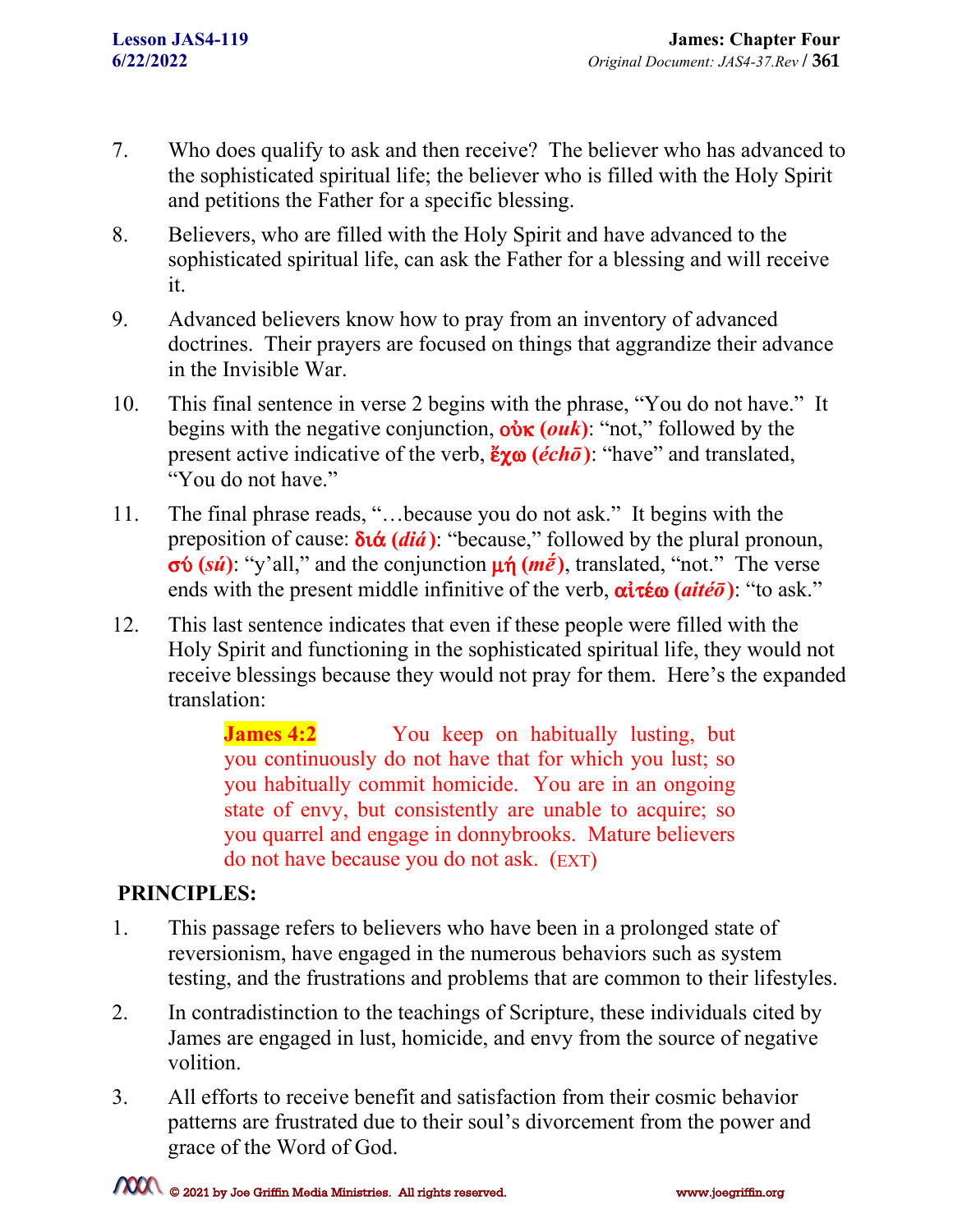- 4. Even when some aspect of a desired effort should occur it does not result in the satisfaction, pleasure, or happiness that one pursued and experienced.
- 5. Jealousy is a mental-attitude sin that desires what another has and wishes to either acquire it for himself or deprive another of it.
- 6. This effort is also accomplished regarding nonmaterial objects possessed by others such as fame, authority, reputation, social standing, popularity, status, etc.
- 7. However, when a person functions in the stages of reversionism, he can never enjoy the possessions, accolades, attributes, and prestige he imagined, never appreciate the things he coveted, nor relish the happiness he anticipated.
- 8. In the final analysis, after having acquired the things for which he lusted, he discovers they do not bring him the happiness he expected and therefore fulfills the proclamation of Solomon's Preacher in Ecclesiastes.
- 9. In that book, Solomon related some of his experiences while he was in reversionism and his failure to find the happiness he pursued. His effort to do so was motivated by his possession of many personal attributes.
- 10. Solomon was smart, the king of Israel, handsome, and accomplished in various areas of function. However, he ultimately came to realize that all the while he was in pursuit of happiness, he only found emptiness. He expresses this discovery in:

**Ecclesiastes 1:1** The words of the **Preacher [** tl#h #q ) **(***qoheleth***): also, "Teacher" ]**: The son of David, king in Jerusalem.

**v. 2** "Vanity **[** lb #h# **(***hevel***): emptiness, meaningless, futile ]** of vanities," says the Preacher, "Vanity of vanities! All is [ **b [** *hakkol* )<sup>[1](#page-1-0)</sup> | vanity." (NASB)

<span id="page-1-0"></span>**<sup>1</sup>** "Although lK) (*kol*, "everything, all") is often used in an absolute or comprehensive sense, it is frequently used … for the specific, that is, its sense is limited contextually to the topic at hand. This is particularly true of  $\dot{\ }$ הבל (*hakkol* ["all is"]) in which the article particularizes or limits the referent to the contextual or previously mentioned topic. Thus, "all" does not always mean "all" in an absolute sense or universally in comprehension. Thus, הכל [*hakkol*] refers only to what Qoheleth [Teacher] characterizes as "futile" (*hevel*): "vanity" [NASB]), in the context. Qoheleth [Teacher] does not mean that everything in an absolute, all-encompassing sense is futile ["vanity"]. For example, the sovereign work of God is not "futile"; fearing God is not "futile; and enjoying life as a righteous person under the blessing of God is not "futile." Only those objects or issues that are contextually placed under  $\frac{1}{2}$ ) (*kol* ["all"]) are designated as "futile" (lb #h # [*hevel*]). The context of 1:3-15 suggests that 1:2 refers to the futility of secular human endeavor." (Ecclesiastes 1:1-2 in *The NET Bible* [Dallas: Biblical Studies Press, 2005], s.v. 4tn1184).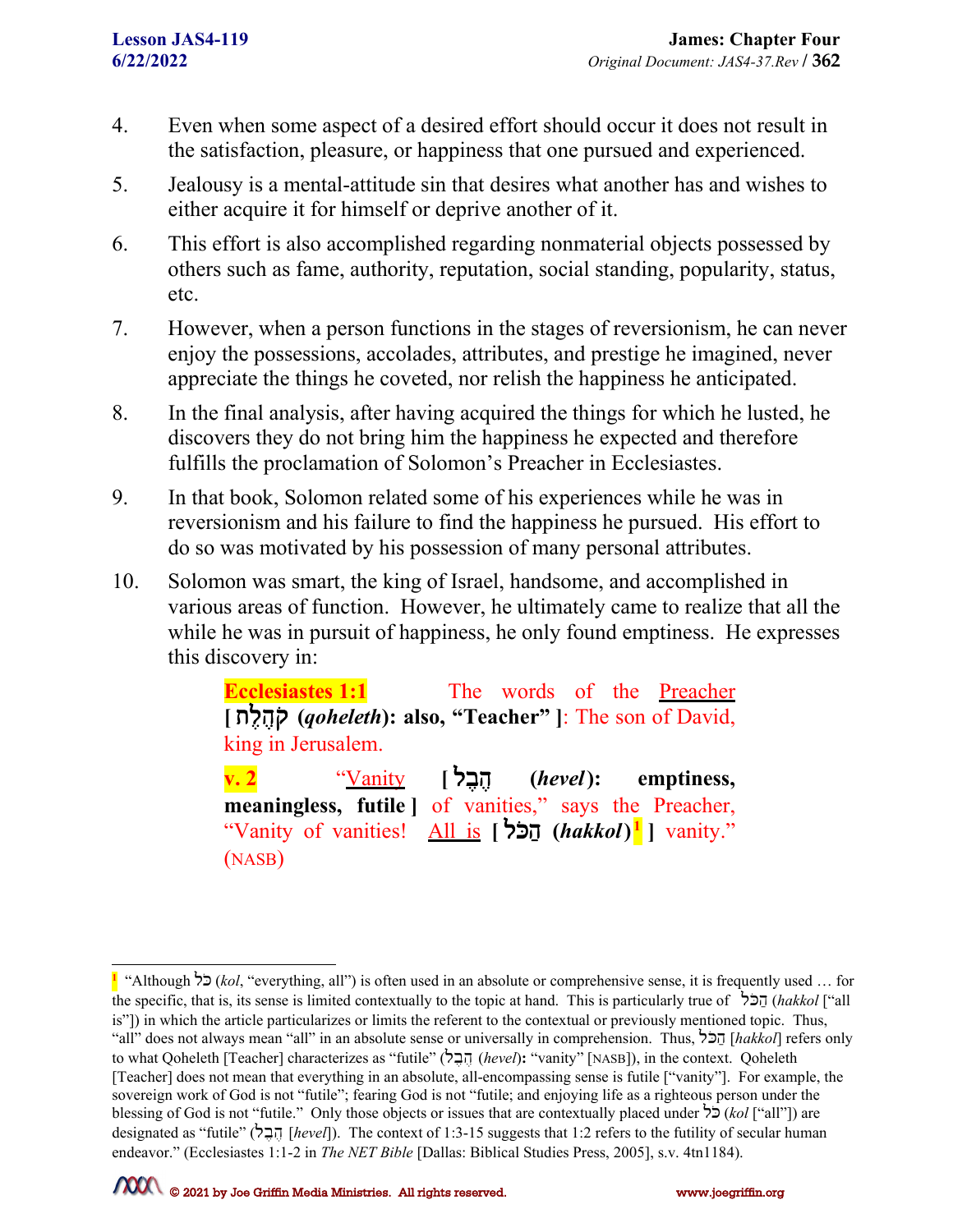- 11. The context of James 4:1–2 is referring to the actions of believers who are in reversionism, have lived in a soul of darkness for extended periods of time, and in doing so have desperately sought happiness for all the wrong reasons.
- 12. The translators note from the NET Bible gives an excellent synopsis of this condition of soul. All things are not all "vanity." But all things sought for all the wrong reasons are best described by Solomon by the phrase, "All is vanity."
- 13. The Hebrew noun, הָבֶל (*hevel*), is translated into English Bibles by the noun "vanity," which is fine, but the NET Bible selects the adjective, "futile." The two words are noted together in the *Merriam-Webster's Collegiate Dictionary* (11th ed.), s.v. "futile," as follows:

## **Futile may connote completeness of failure or unwisdom of undertaking. Vain implies simple failure to achieve a desired result.**

- 14. The futility experienced by the believers in this verse was caused by their prolonged existence in the cosmic systems. Those who live in darkness are incapable of producing the desired effects of their souls' imaginings.
- 15. The final sentence of verse 2 illustrates this. It indicates that even if these people decided to get out of the darkness through rebound, began a serious effort to rebuild their inventory of biblical ideas, and even achieve the level of the sophisticated spiritual life, they, even then, would not receive divine blessings because they would not ask.

## **PRINCIPLES:**

- 1. Reversionists, who function in the advanced stages of reversionism, never acquire any divine blessings because they are never in fellowship. Yet the desire to assuage their lust patters is never accomplished resulting in frustration and bewilderment.
- 2. The lust may be for authority, but never able to acquire it, since they do not know how to lead and often become tyrants.
- 3. The objective may be for romance, yet even if discovered it results in disaster for all involved.
- 4. These disappointments, frustrations, and failures occasionally result in the realization that nothing sought for is ever realized. This can sometimes inspire reversion recovery.
- 5. There is really nothing that can prevent a recovery from reversionism except the retrogression of the individual. If he continues to pursue truth, then the doctrinal advance will gradually restore order.